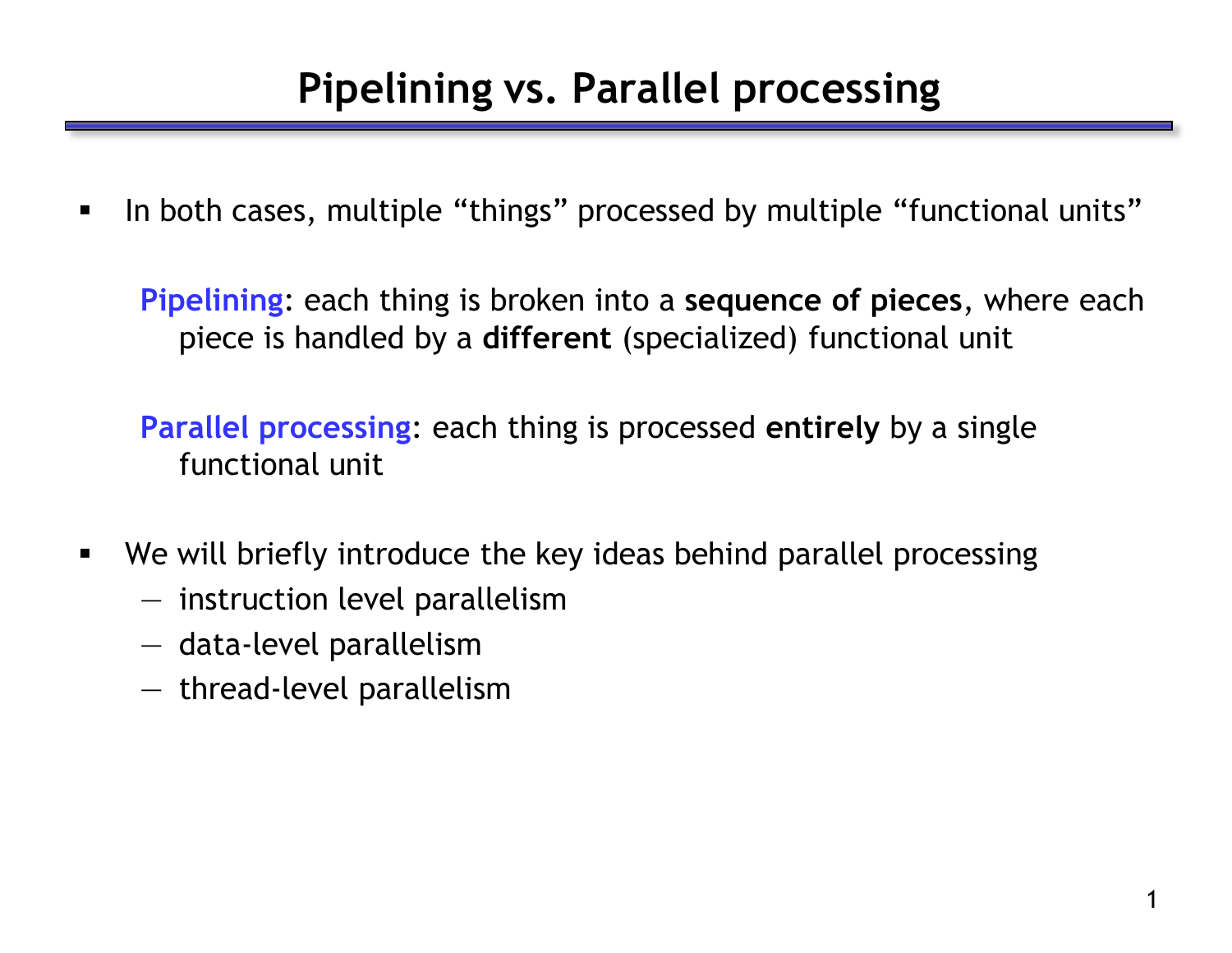# **Exploiting Parallelism**

- Of the computing problems for which performance is important, many have inherent parallelism
- **Best example: computer games** 
	- Graphics, physics, sound, AI etc. can be done separately
	- Furthermore, there is often parallelism within each of these:
		- Each pixel on the screen's color can be computed independently
		- Non-contacting objects can be updated/simulated independently
		- Artificial intelligence of non-human entities done independently
- Another example: Google queries
	- Every query is independent
	- Google is read-only!!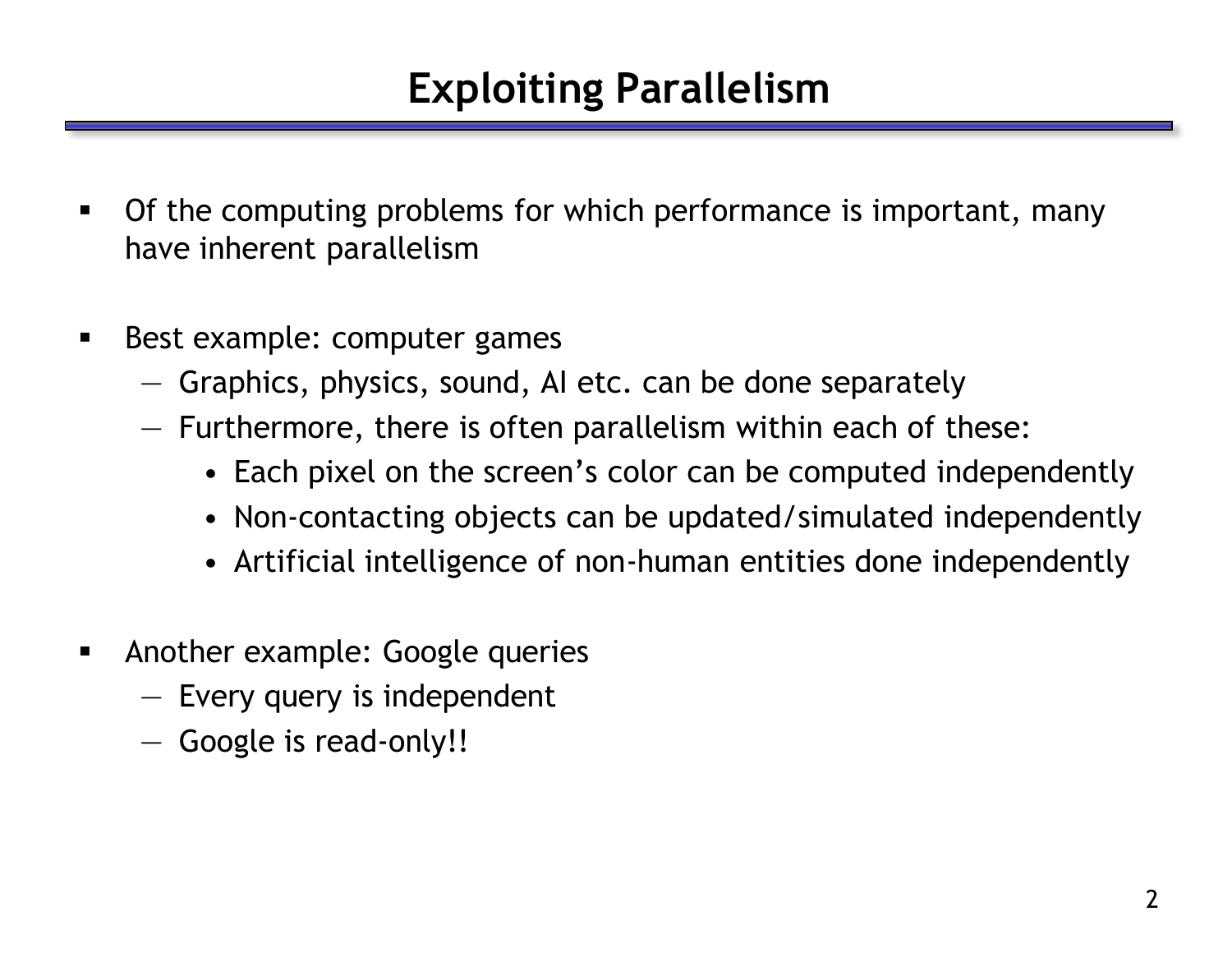#### **Parallelism at the Instruction Level**

add \$2 <- \$3, \$4 or  $$2 < - $2, $4$  $lw$  \$6 <- 0(\$4) addi \$7 <- \$6, 0x5 sub  $$8 < - $8, $4$ 

Dependences? RAW WAW WAR

When can we reorder instructions?

When should we reorder instructions?

add \$2 <- \$3, \$4 or \$5 <- \$2, \$4  $lw$  \$6 <- 0(\$4) sub \$8 <- \$8, \$4 addi \$7 <- \$6, 0x5

Surperscalar Processors: Multiple instructions executing in parallel at \*same\* stage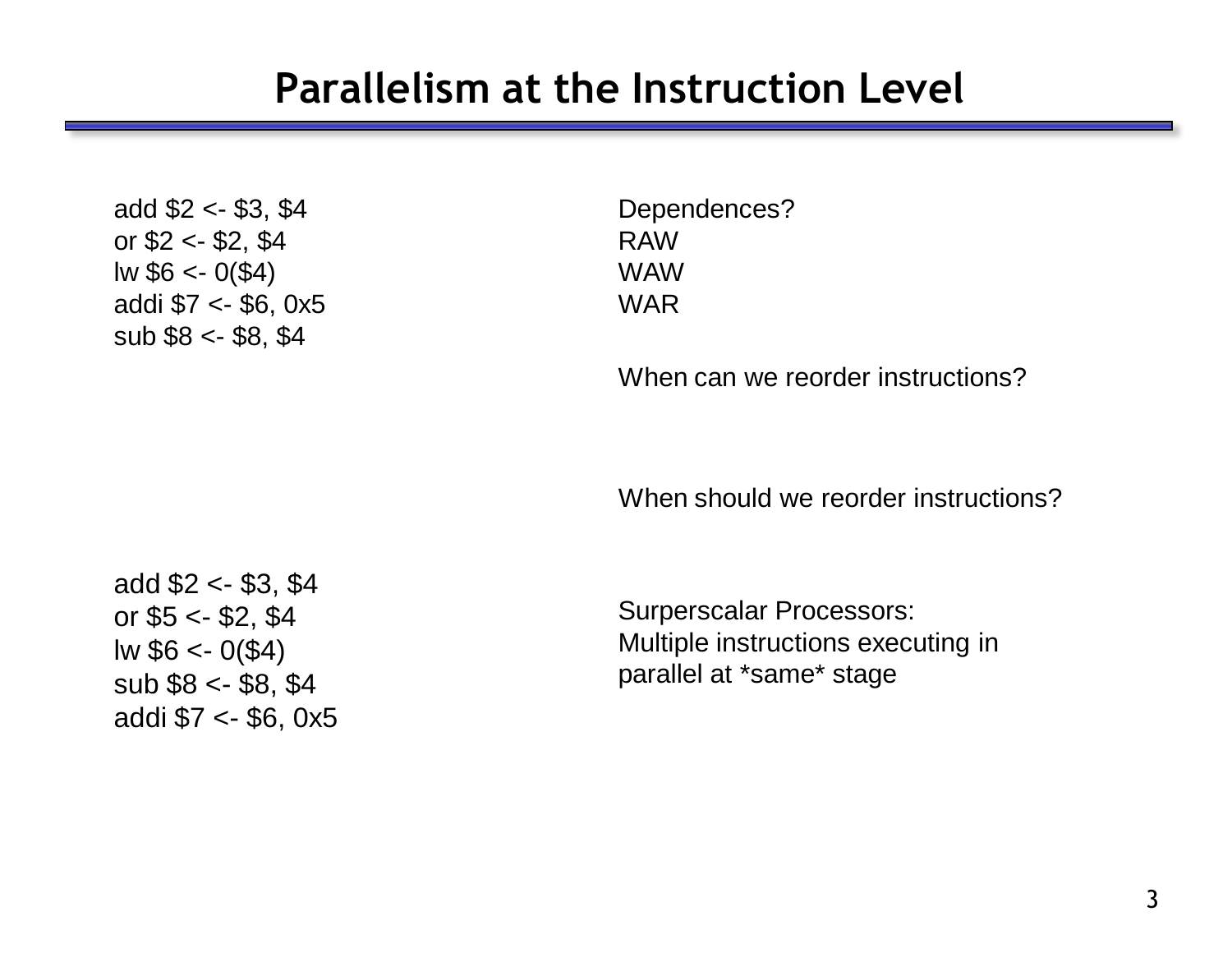#### **OoO Execution Hardware**

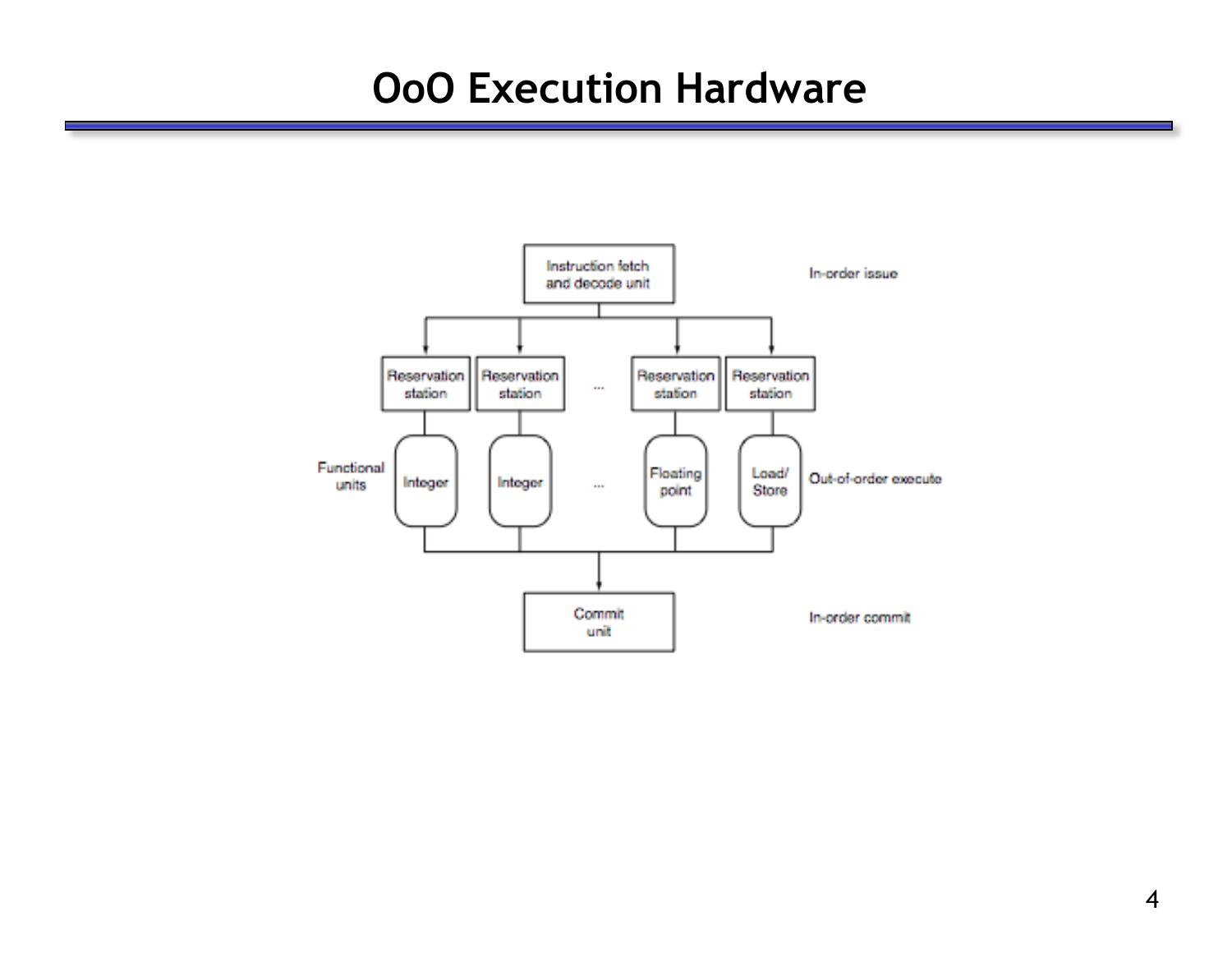#### **Exploiting Parallelism at the Data Level**

**EX Consider adding together two arrays:** 

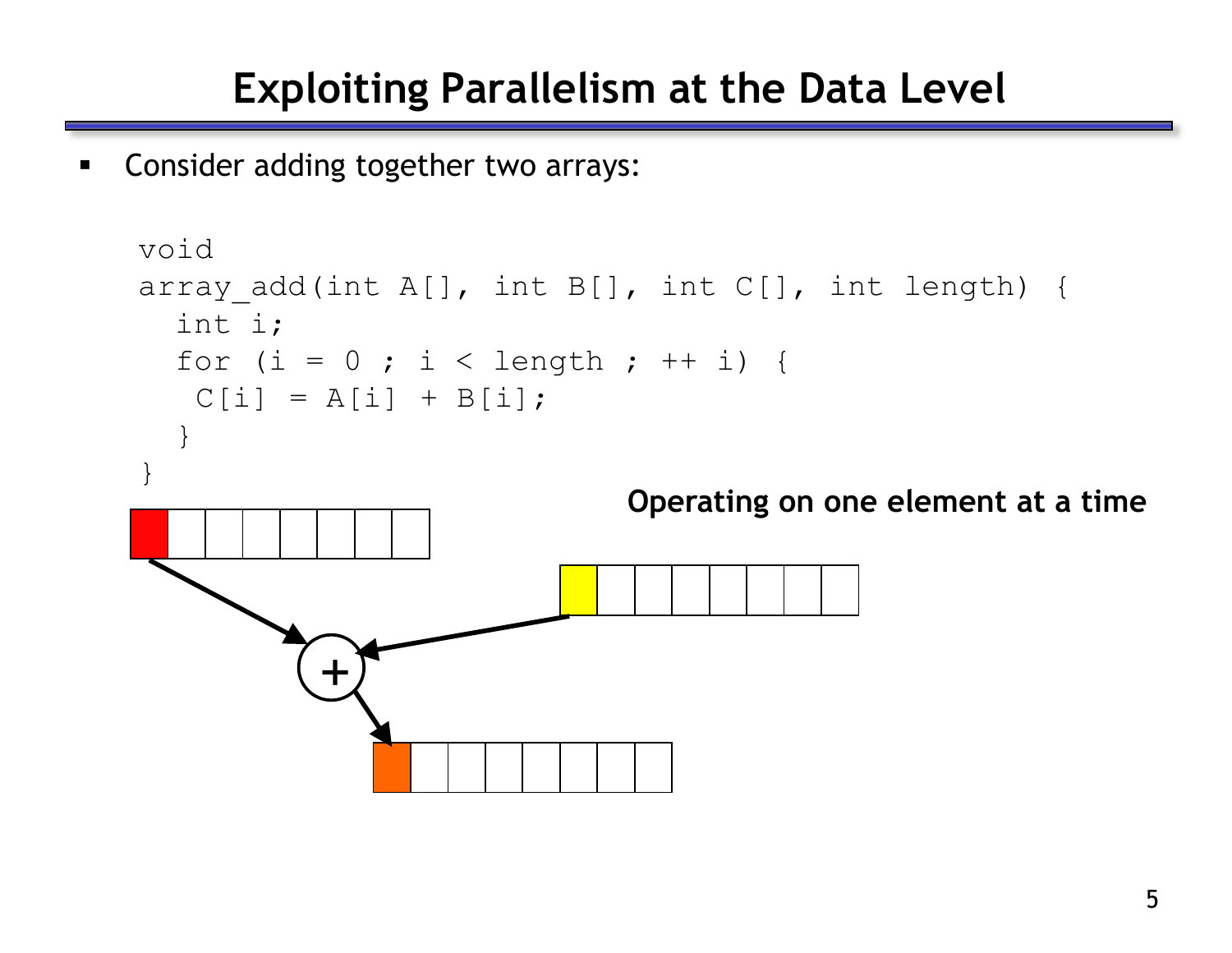#### **Exploiting Parallelism at the Data Level**

**EX Consider adding together two arrays:** 

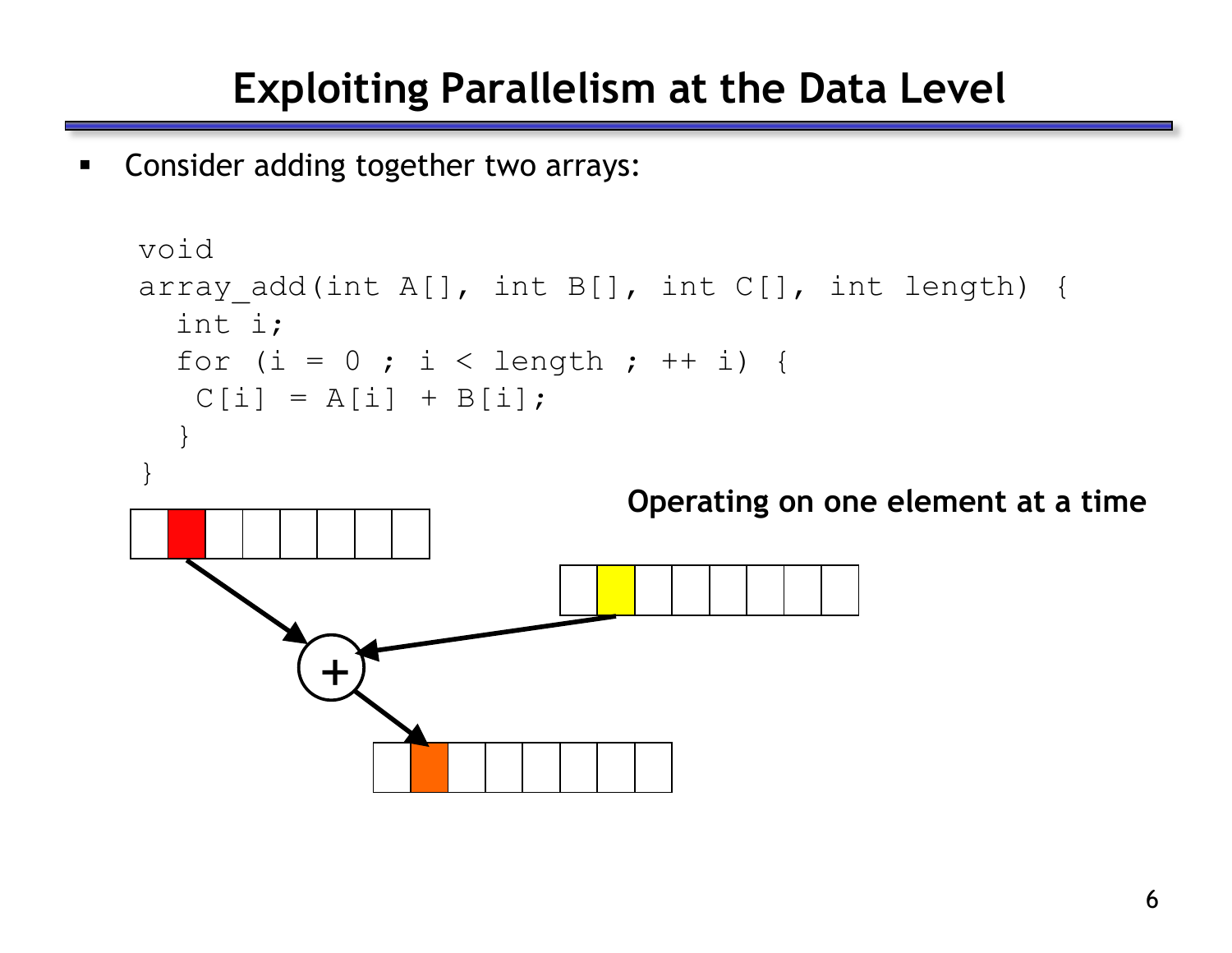# **Exploiting Parallelism at the Data Level (SIMD)**

**EXECONS CONSIDER ADDITE:** Consider adding together two arrays:

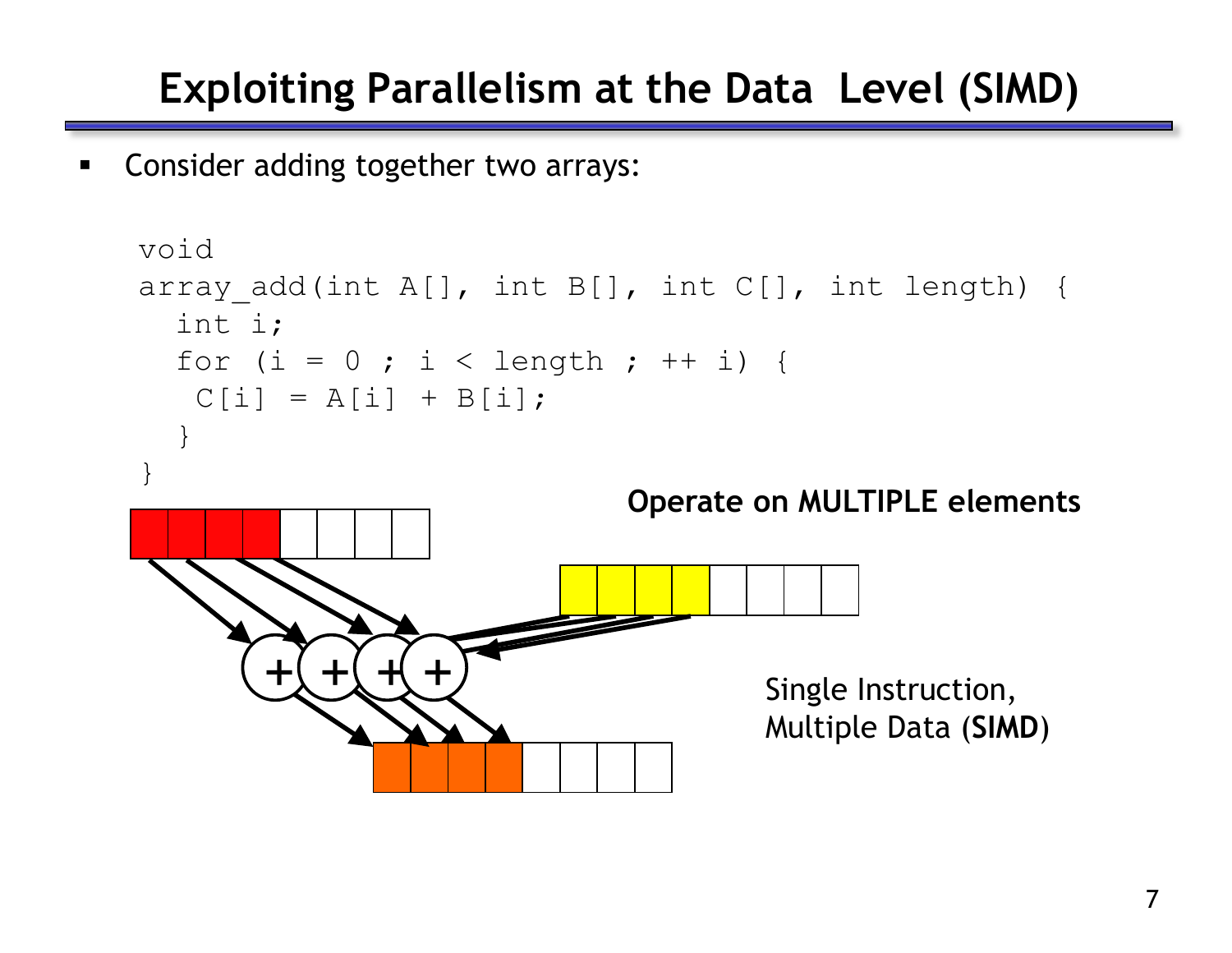# **Intel SSE/SSE2 as an example of SIMD**

- Added new 128 bit registers (XMM0 XMM7), each can store
	- 4 single precision FP values (SSE) 4 \* 32b
	- 2 double precision FP values (SSE2) 2 \* 64b
	- $-$  16 byte values (SSE2) 16  $*$  8b
	- $-8$  word values (SSE2) 8  $*$  16b
	- 4 double word values (SSE2) 4 \* 32b
	- $-$  1 128-bit integer value (SSE2) 1  $*$  128b

|      | 4.0 $(32 \text{ bits})$ | 4.0 (32 bits)           | 3.5 (32 bits)           | $-2.0$ (32 bits) |
|------|-------------------------|-------------------------|-------------------------|------------------|
| $^+$ | $-1.5$ (32 bits)        | 2.0 $(32 \text{ bits})$ | 1.7 $(32 \text{ bits})$ | 2.3 (32 bits)    |
|      | 2.5 (32 bits)           | 6.0 $(32 \text{ bits})$ | 5.2 (32 bits)           | $0.3$ (32 bits)  |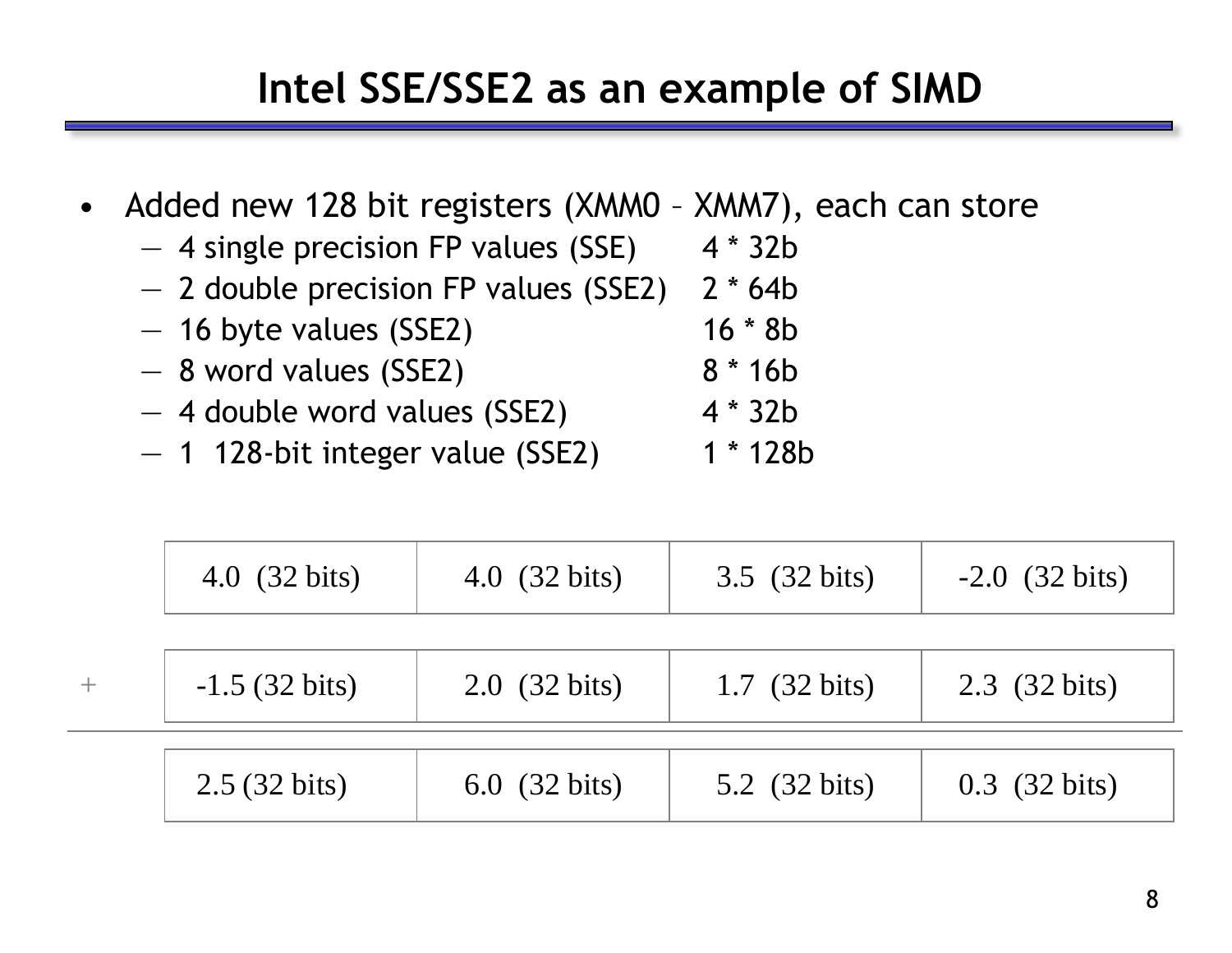■ Not always... a more challenging example:

```
unsigned 
sum array(unsigned *array, int length) {
  int total = 0;
  for (int i = 0 ; i < length ; ++ i) {
         total += array[i];
  }
  return total;
}
```
**IF It is there parallelism here?**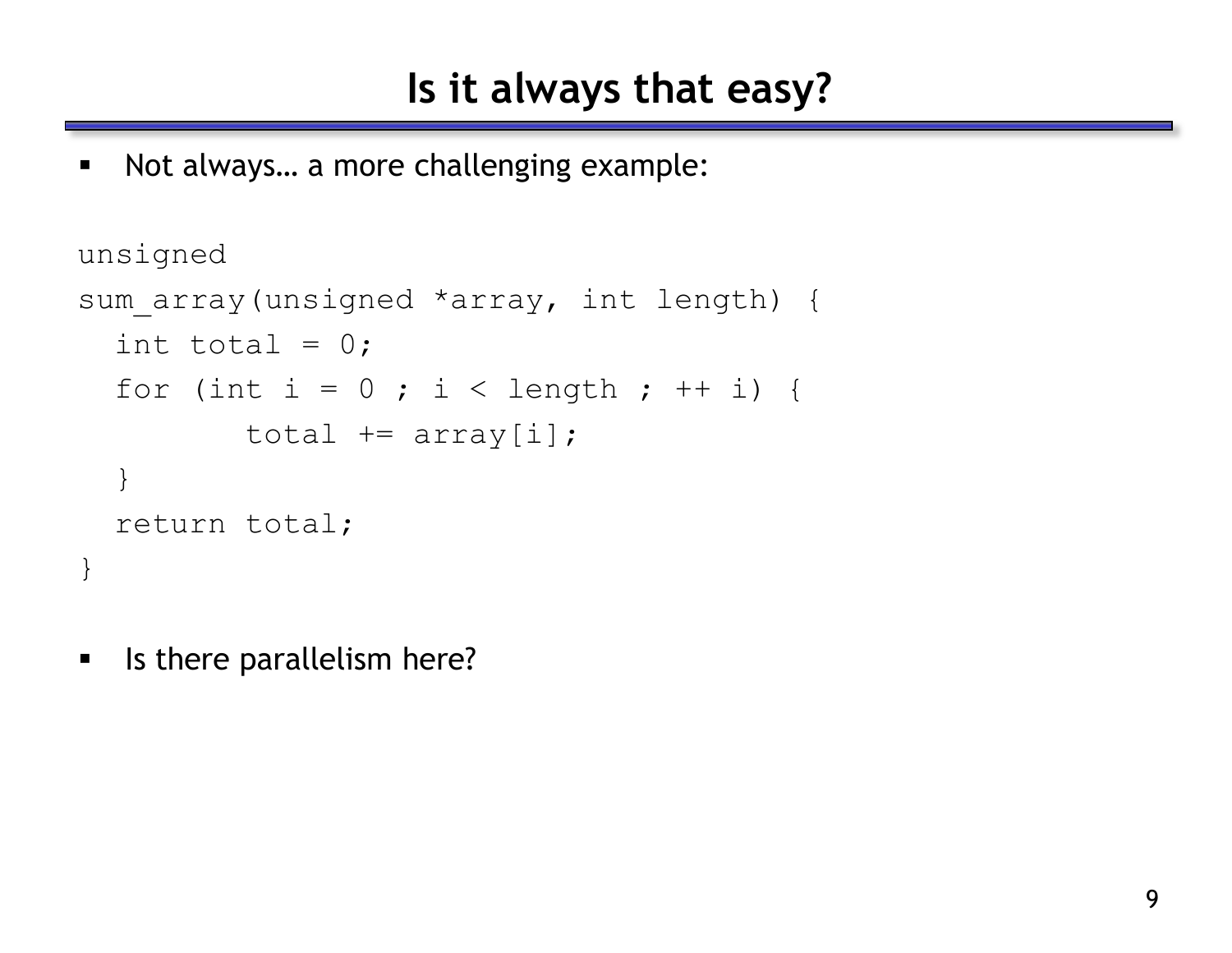#### **We first need to restructure the code**

```
unsigned
sum array2(unsigned *array, int length) {
  unsigned total, i;
  unsigned temp[4] = \{0, 0, 0, 0\};
  for (i = 0 ; i < length & \sim 0 \times 3 ; i \neq 4) {
    temp[0] += array[i];temp[1] += array[i+1];
    temp[2] += array[i+2];temp[3] += array[i+3];}
  total = temp[0] + temp[1] + temp[2] + temp[3];for ( ; i < length ; ++ i) {
    total += array[i];
  }
  return total;
```
}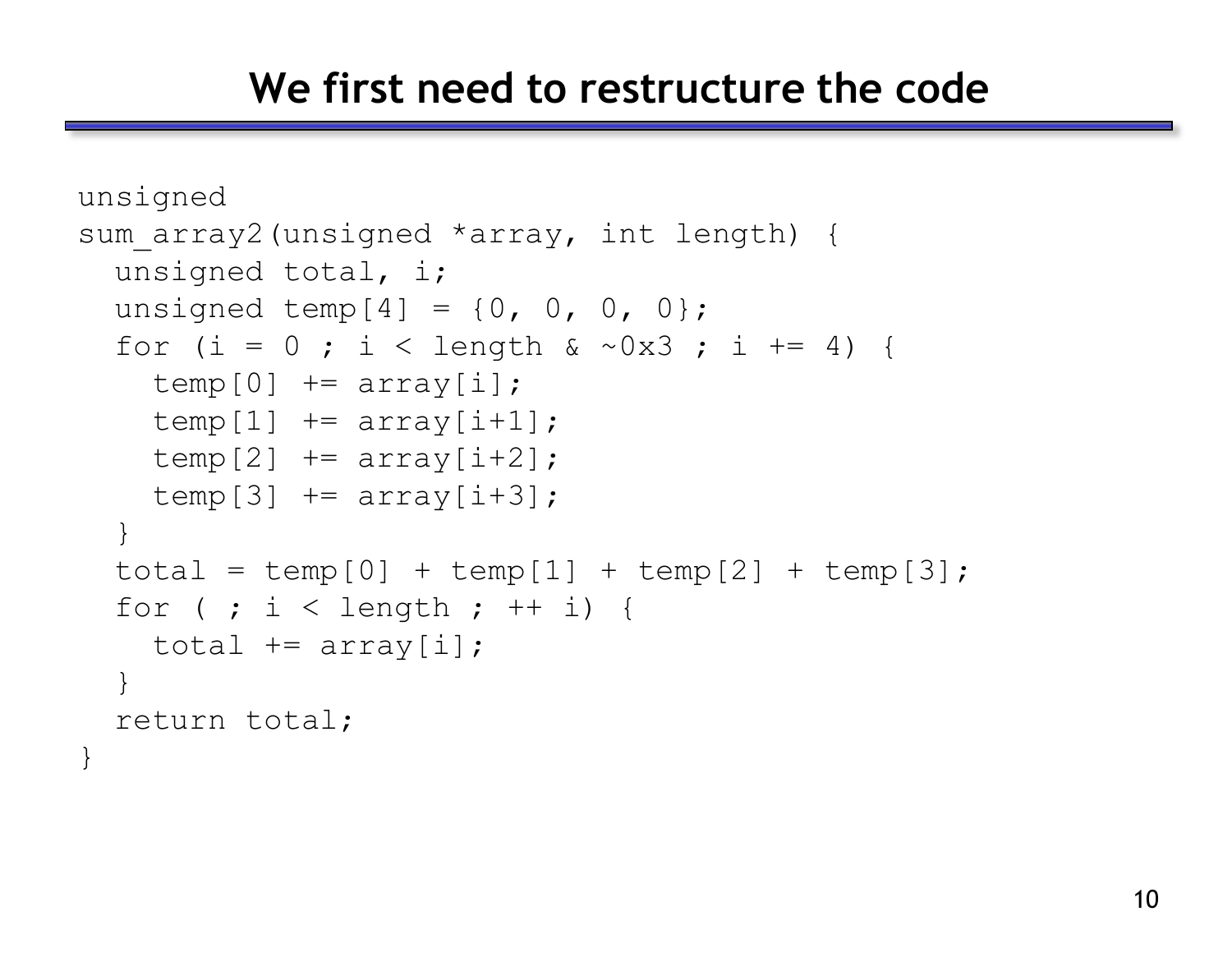#### **Then we can write SIMD code for the hot part**

```
unsigned
sum array2(unsigned *array, int length) {
 unsigned total, i;
  unsigned temp[4] = \{0, 0, 0, 0\};
  for (i = 0 ; i < length & ~0x3 ; i += 4) {
    temp[0] += array[i];
    temp[1] += array[i+1];
    temp[2] += array[i+2];
   temp[3] += array[i+3];
  }
  total = temp[0] + temp[1] + temp[2] + temp[3];for ( ; i < length ; ++ i) {
    total += array[i];
  }
  return total;
```
}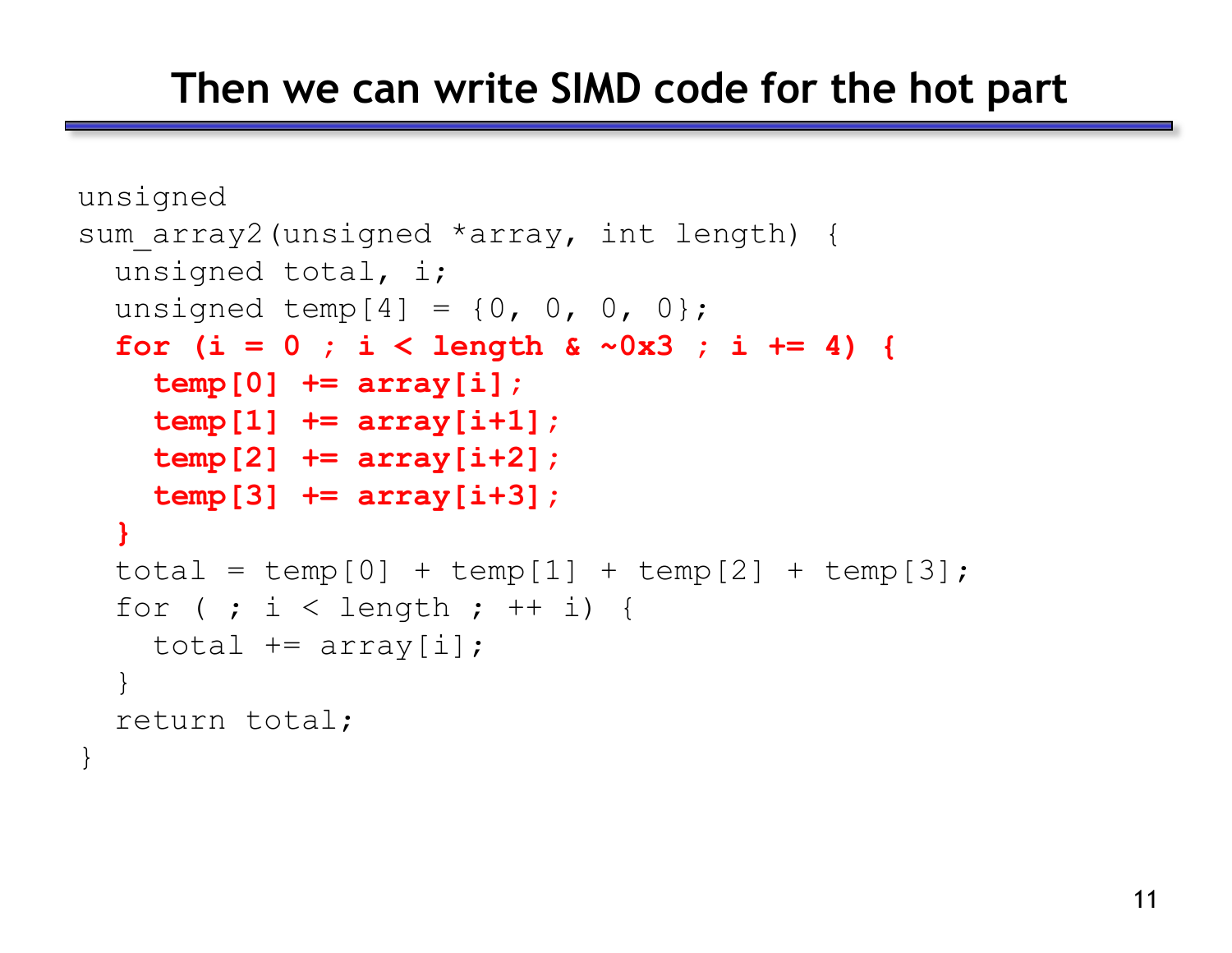# **Thread level parallelism: Multi-Core Processors**

- Two (or more) complete processors, fabricated on the same silicon chip
- **Execute instructions from two (or more) programs/threads at same time**

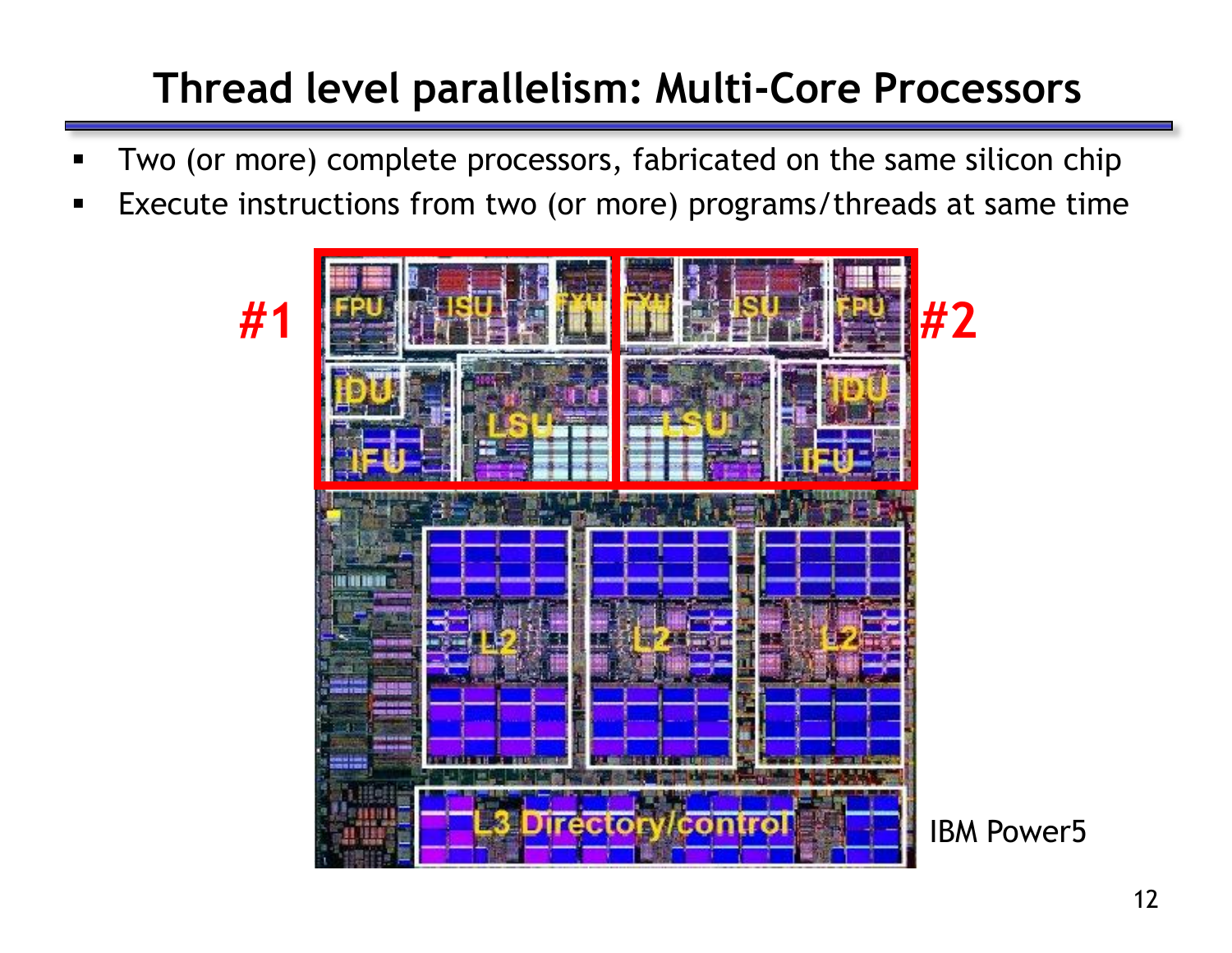## **Multi-Cores are Everywhere**



**Intel Core Duo** in new Macs: 2 x86 processors on same chip

#### **XBox360:** 3 PowerPC cores





**Sony Playstation 3:** Cell processor, an asymmetric multi-core with 9 cores (1 general-purpose, 8 special purpose SIMD processors)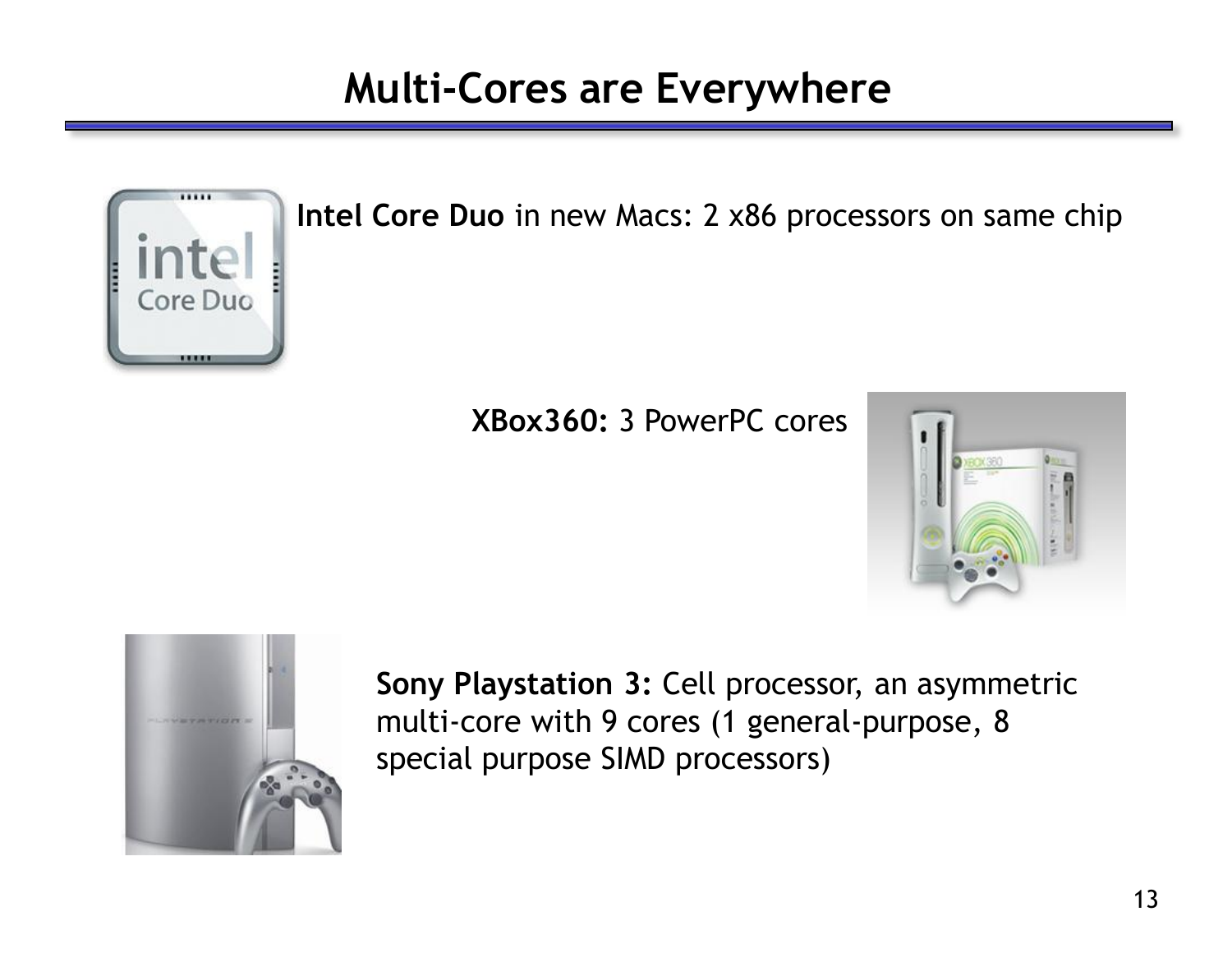## **Why Multi-cores Now?**

■ Number of transistors we can put on a chip growing exponentially...



#### transistors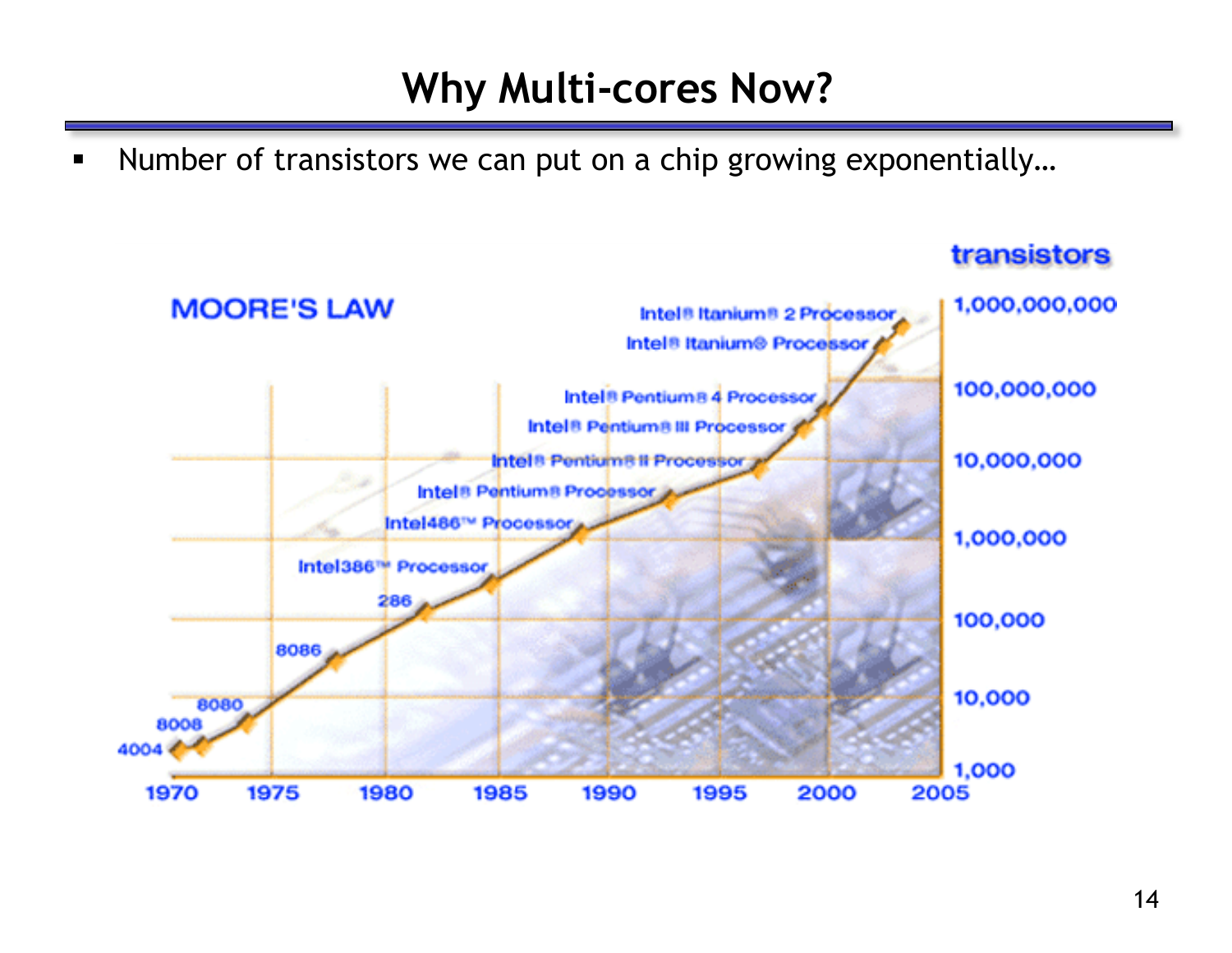

- But power is growing even faster!!
	- Power has become limiting factor in current chips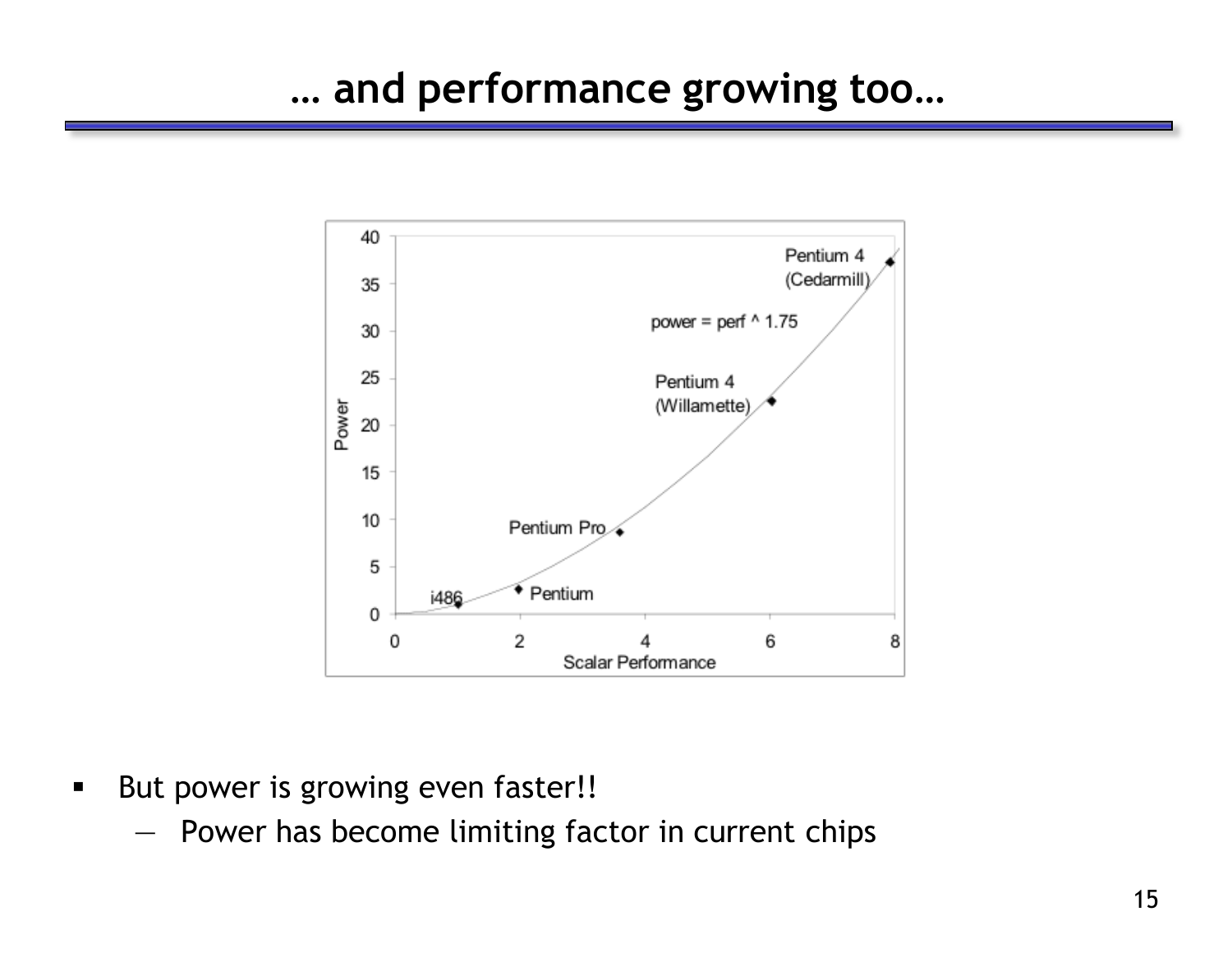## **As programmers, do we care?**

What happens if we run a program on a multi-core?

```
void
array add(int A[], int B[], int C[], int length) {
  int i;
  for (i = 0 ; i < length ; ++i) {
  C[i] = A[i] + B[i];}
}
```
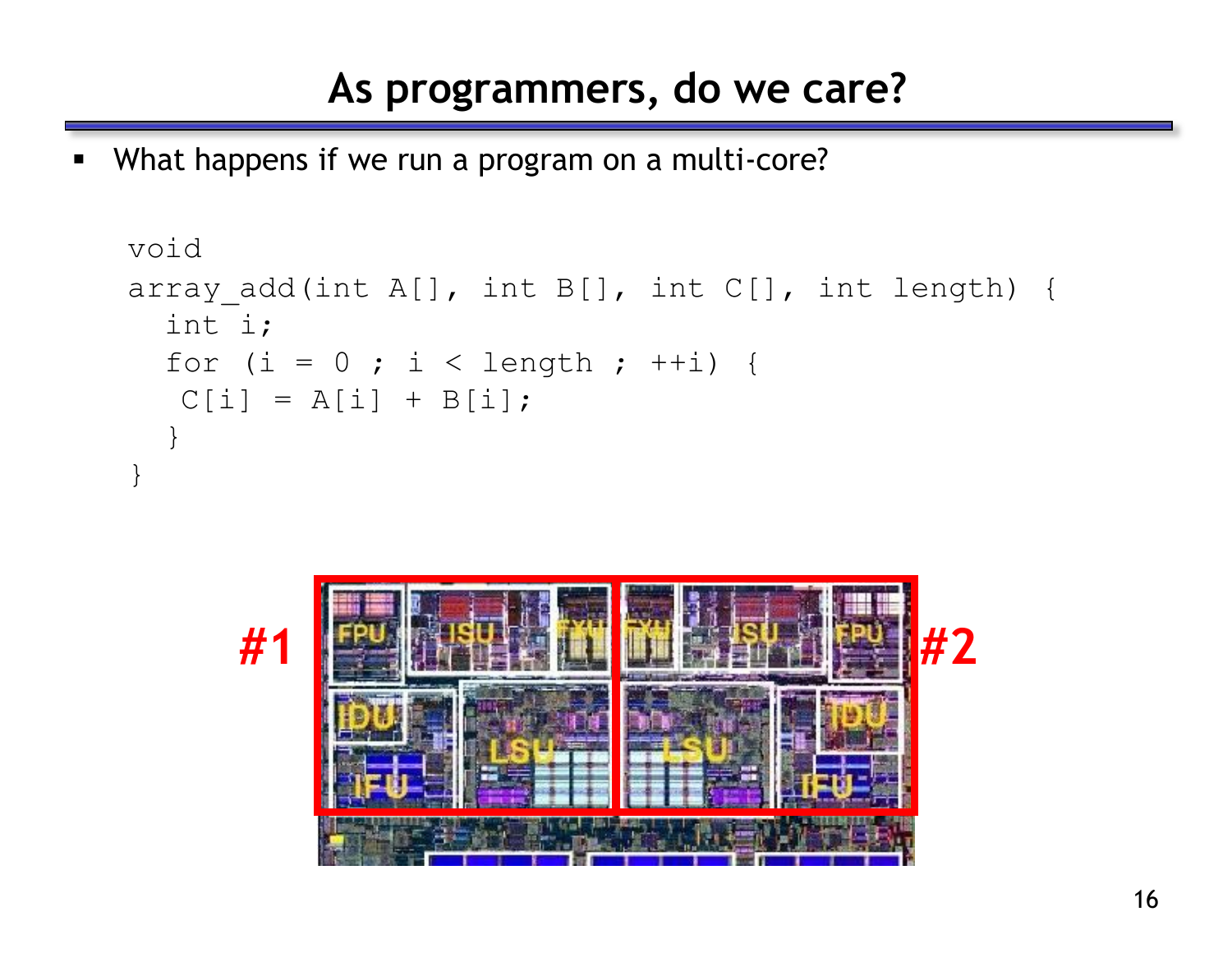## **What if we want a program to run on both processors?**

- We have to explicitly tell the machine exactly how to do this
	- This is called parallel programming or concurrent programming
- **There are many parallel/concurrent programming models** 
	- We will look at a relatively simple one: **fork-join parallelism**
	- In CS241, you learn about Posix threads and explicit synchronization

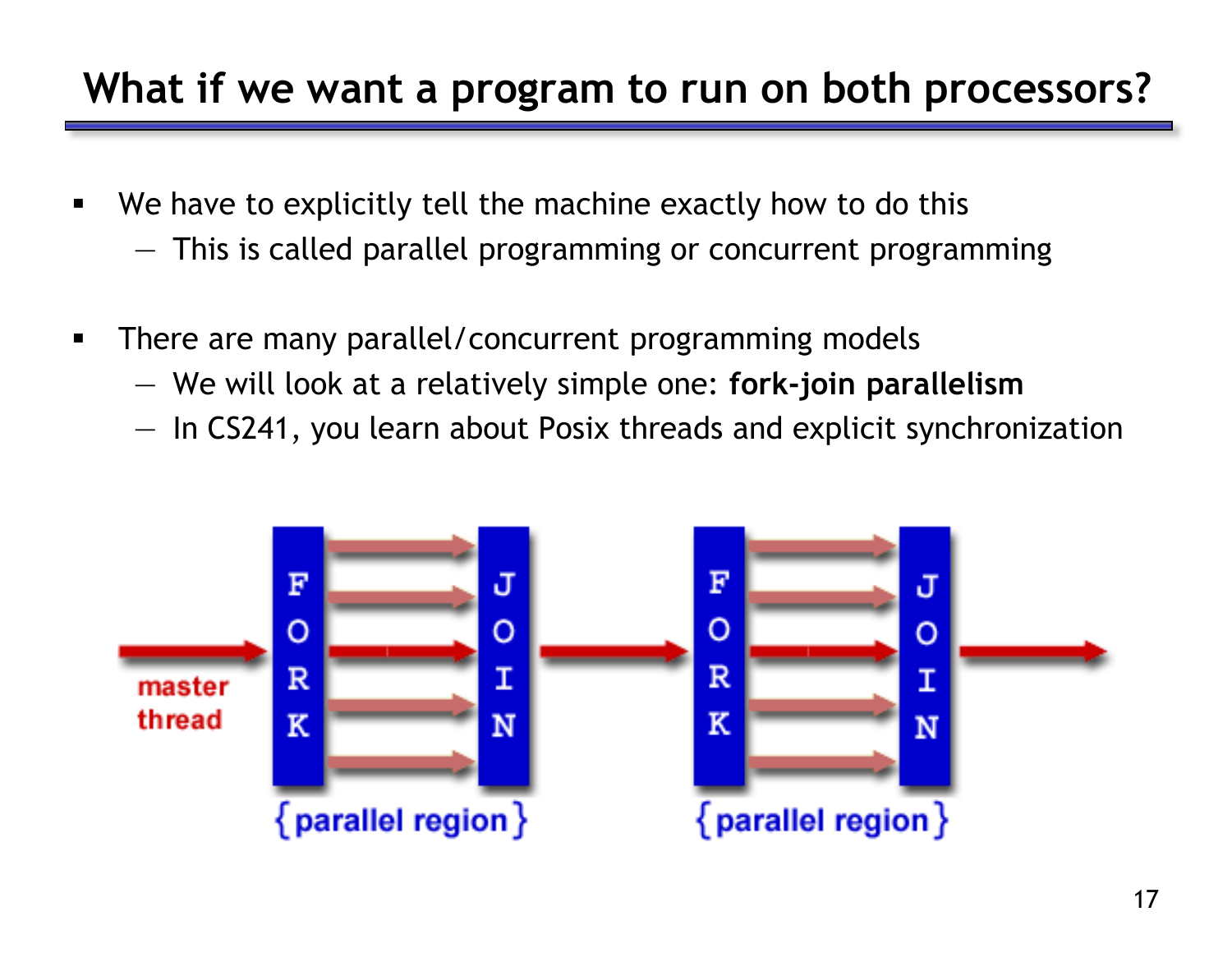# **Fork/Join Logical Example**

1.Fork N-1 threads

2.Break work into N pieces (and do it) 3.Join (N-1) threads void array add(int A[], int B[], int C[], int length) { *cpu\_num = fork(N-1);* int i; for (i =  $cpu$  num ; i < length ; i  $\leftarrow$  N) {  $C[i] = A[i] + B[i];$ } P<sub>2</sub> *join();* } А. How good is this with caches?B:

Memory

C: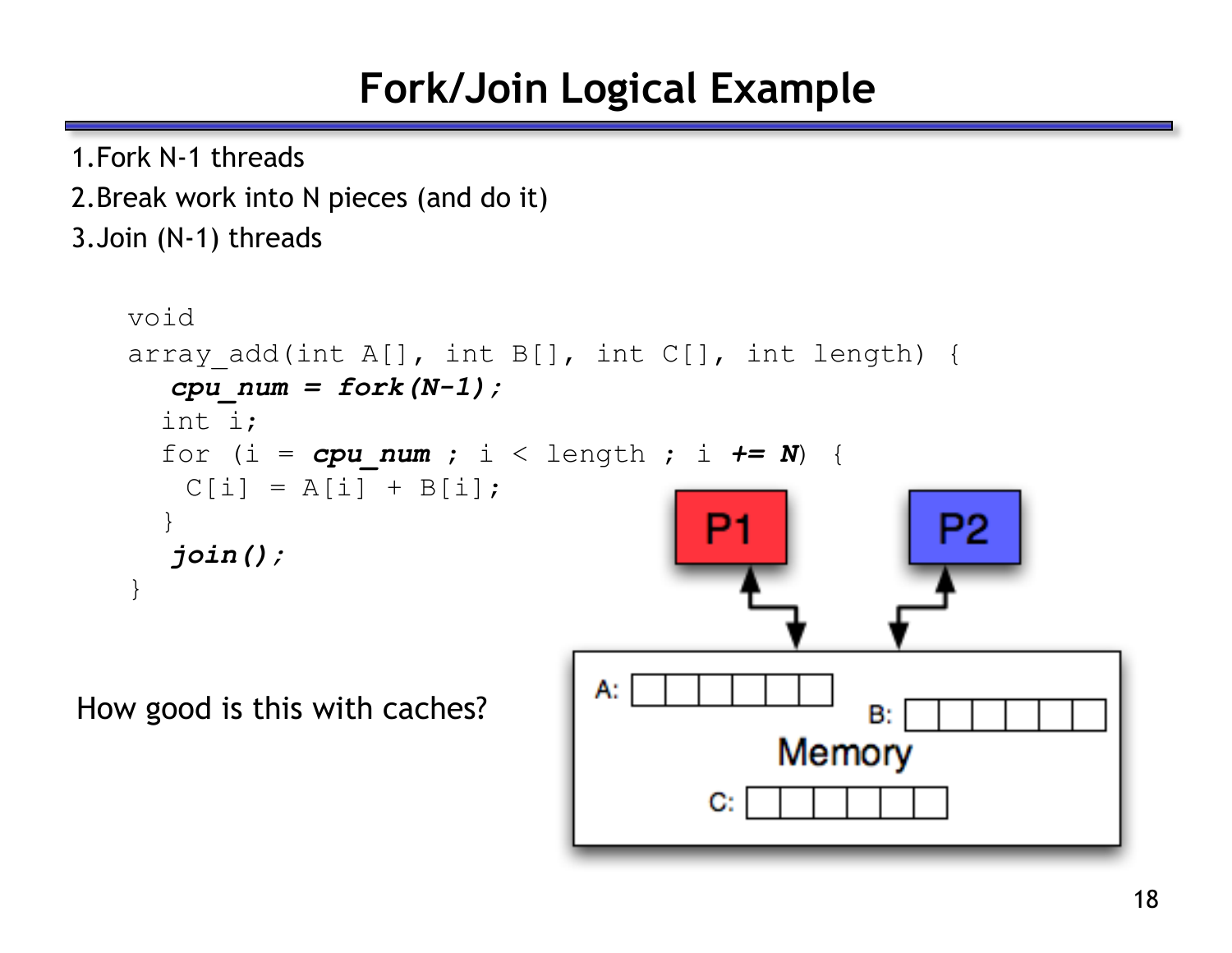- Parallel **speedup** measures improvement from parallelization:
	- time for best serial version time for version with **p** processors speedup(p)
- **What can we realistically expect?**

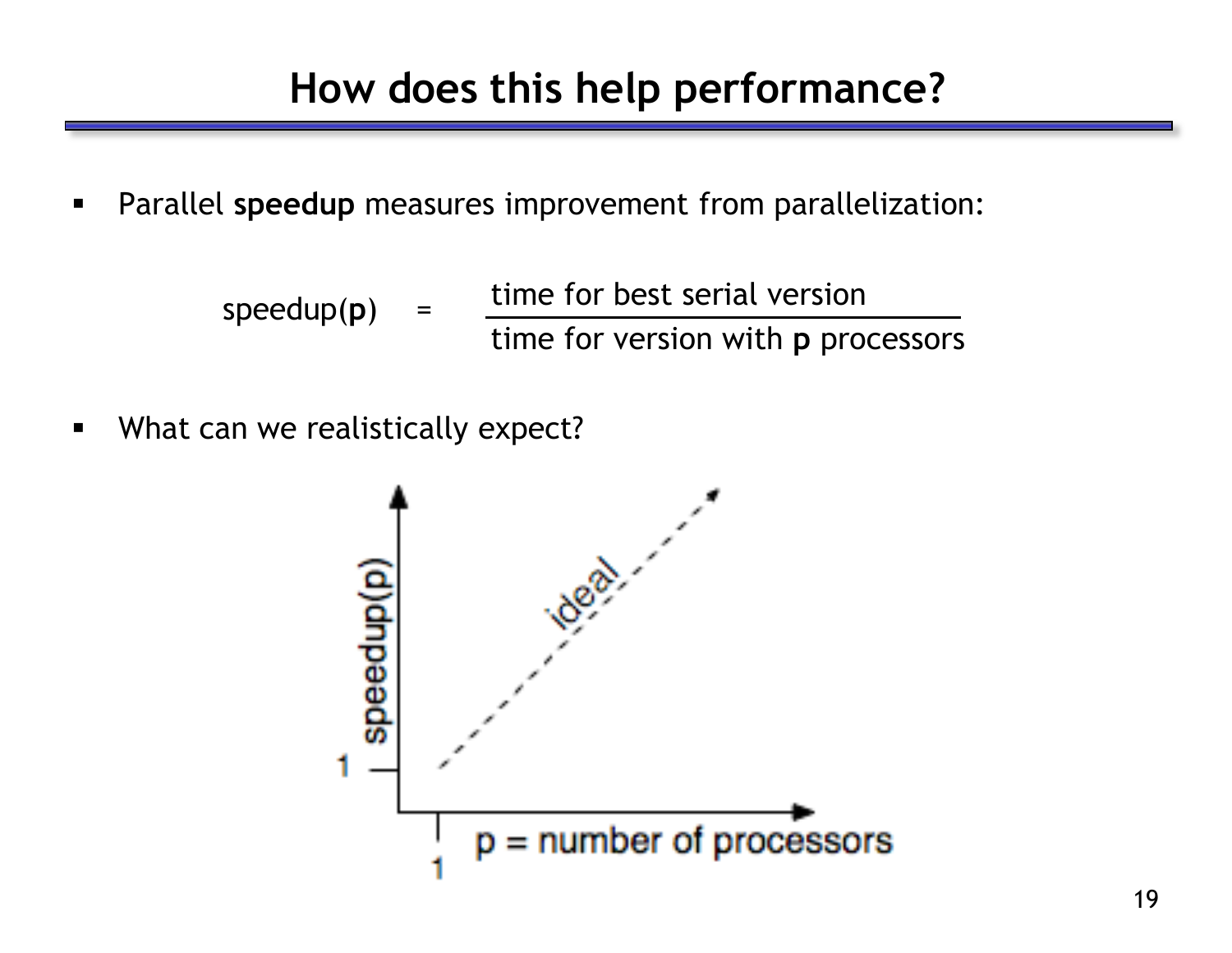#### **Reason #1: Amdahl's Law**

In general, the whole computation is not (easily) parallelizable

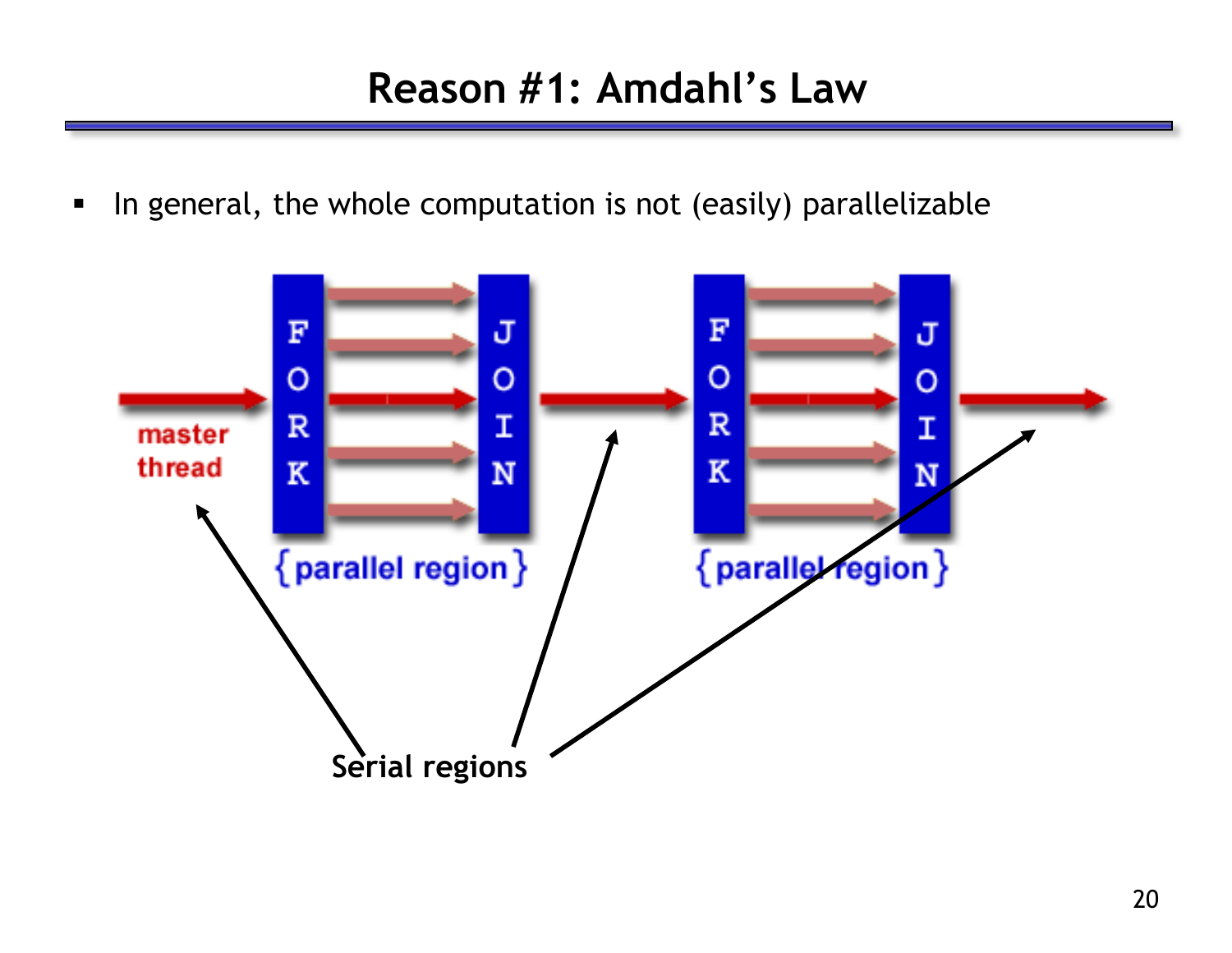## **Reason #1: Amdahl's Law**

- Suppose a program takes 1 unit of time to execute serially
- A fraction of the program, **s**, is inherently serial (unparallelizable)



 For example, consider a program that, when executing on one processor, spends 10% of its time in a non-parallelizable region. How much faster will this program run on a 3-processor system?

New Execution = 
$$
\frac{.9T}{3}
$$
 + .1T = Speedup =

What is the maximum speedup from parallelization?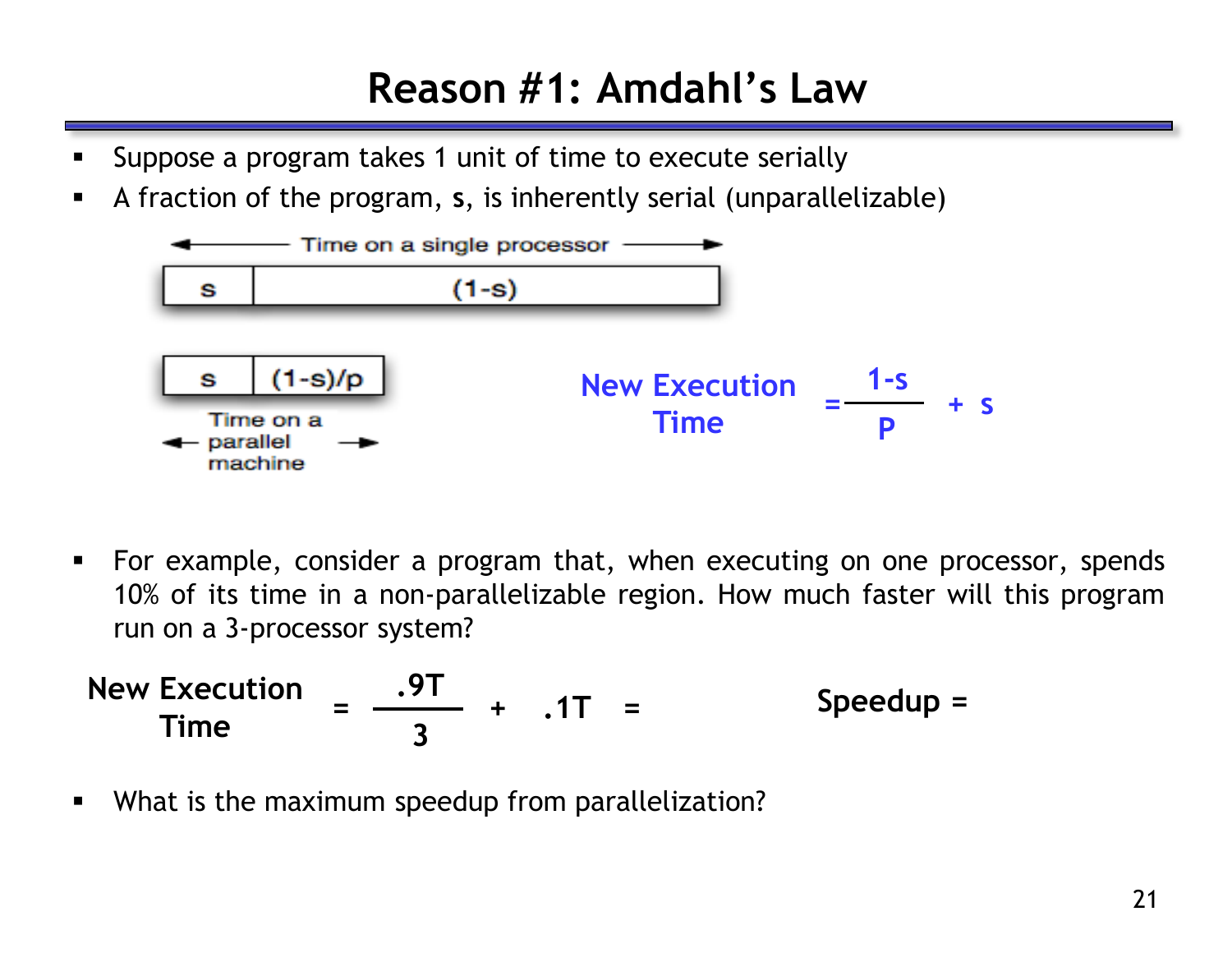#### **Reason #2: Overhead**

```
void
array add(int A[], int B[], int C[], int length) {
  cpu_num = fork(N-1);
  int i;
  for (i = cpu num ; i < length ; i \leftarrow N) {
    C[i] = A[i] + B[i];}
  join();
}
```
— Forking and joining is not instantaneous

- Involves communicating between processors
- May involve calls into the operating system
	- Depends on the implementation

New Execution  
Time 
$$
= \frac{1-s}{p} + s + overhead(P)
$$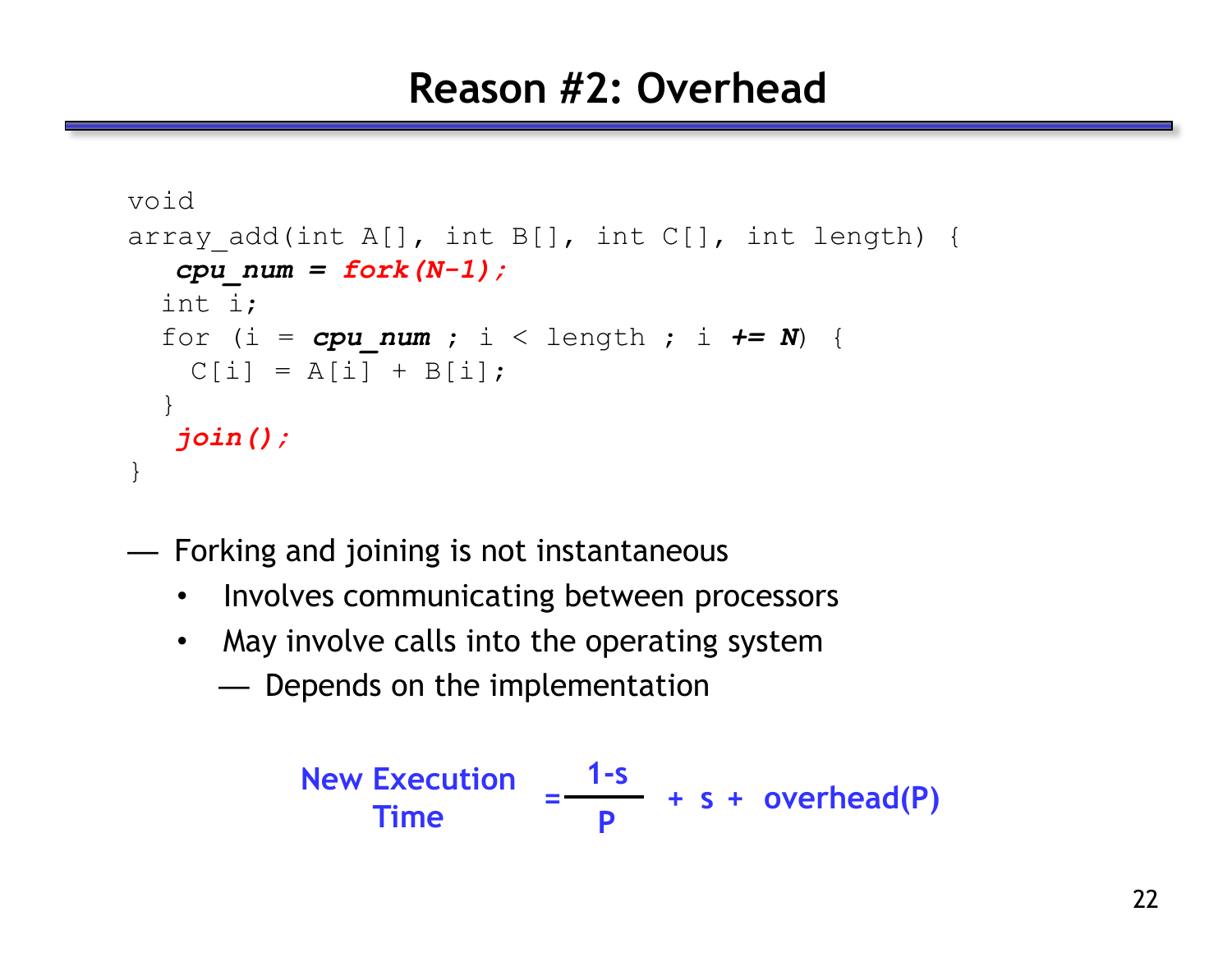# **Programming Explicit Thread-level Parallelism**

- As noted previously, the programmer must specify how to parallelize
- But, want path of least effort
- Division of labor between the **Human** and the **Compiler**
	- **Humans: good at expressing parallelism**, bad at bookkeeping
	- **Compilers:** bad at finding parallelism, **good at bookkeeping**
- Want a way to take serial code and say "Do this in parallel!" without:
	- Having to manage the synchronization between processors
	- Having to know a priori how many processors the system has
	- Deciding exactly which processor does what
	- Replicate the private state of each thread
- OpenMP: an industry standard set of compiler extensions
	- Works very well for programs with structured parallelism.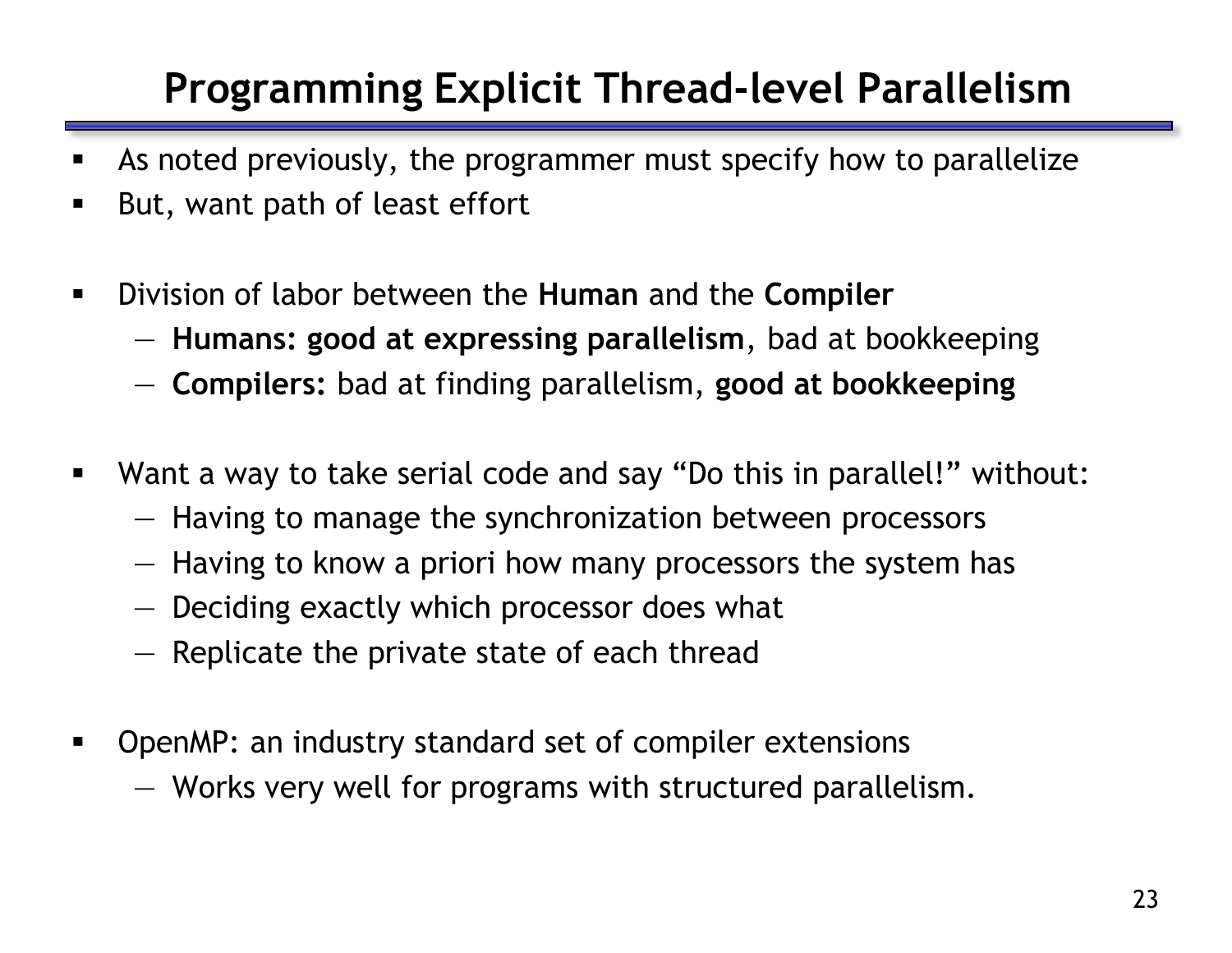# **Performance Optimization**

- Until you are an expert, first write a working version of the program
- Then, and only then, begin tuning, first collecting data, and iterate
	- Otherwise, you will likely optimize what doesn't matter



"We should forget about small efficiencies, say about 97% of the time: premature optimization is the root of all evil.‖ *-- Sir Tony Hoare*